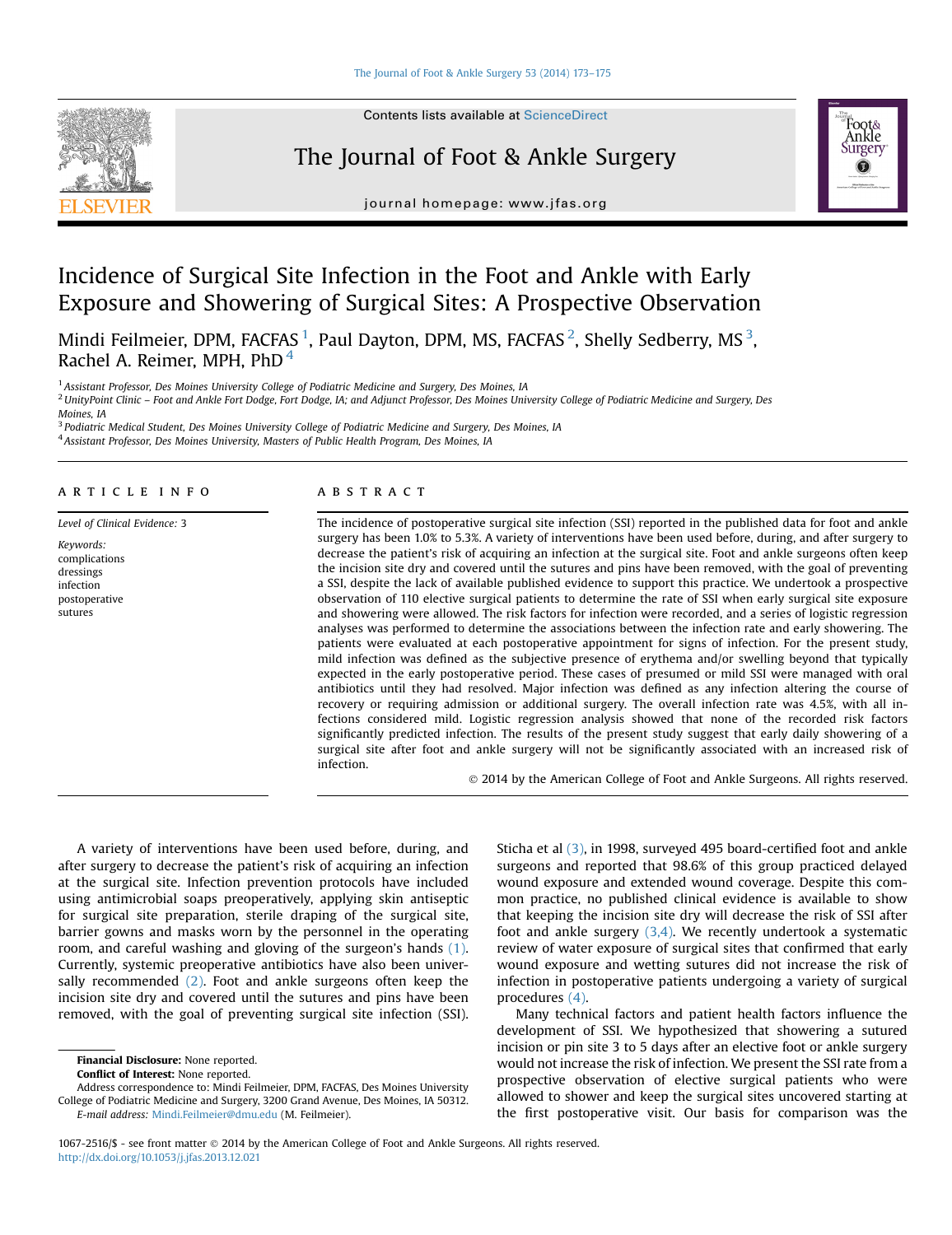previously published postoperative infection rate for foot and ankle procedures, which has varied from 1.0% to 5.3% [\(3,5](#page-2-0)–8).

## Patients and Methods

A prospective case series study was conducted from March 2013 to November 2013. The institutional review board of Des Moines University approved the study protocol before beginning patient enrollment and data collection. Additionally, an a priori power analysis was done. Using Cohen's power tables for effect size  $(9)$ , we conservatively assumed an effect size of 0.5 and wished to achieve 80% power. Therefore, a minimum sample of 64 patients was required. Because we wanted to examine several potential risk factors, we enrolled additional participants.

Consecutive patients undergoing elective foot and ankle surgery were enrolled from the practices of 2 of us (P.D. and M.F.). No preference was given to the suture material type or internal versus external suture techniques. Patients with external Kirschner wires and external fixators were included. The subjects were screened by the primary investigators (PD, MF) for the following exclusion factors: surgery performed for or because of an infection or abscess of the soft tissue or bone, wounds that were not entirely closed primarily at surgery, open fractures, and lacerations. All patients were allowed to shower after their initial postoperative visit. All patients were given instructions on how to care for their surgical site that specifically included showering only and not submerging or soaking the surgical foot.

At each postoperative appointment, the pain level, signs of inflammation, incision and pin status, and patient perceptions of the difficultly with showering the surgical site were recorded. Redness and swelling were subjectively considered to be signs of early infection in each investigator's professional opinion and were treated with oral antibiotics until they had resolved. Both surgeons used a low threshold for the institution of antibiotics to treat, or prevent, infection in their surgical patients. At the first sign of erythema that might have had the potential to be more than postinflammatory rubor, early antibiosis was used. Major infection was considered any infection altering the course of recovery or requiring admission or additional surgery, including significant cellulitis and/or abscess.

#### Statistical Analysis

A series of descriptive statistics and frequencies were computed to determine the sample characteristics and overall infection rate. Logistic regression analyses were performed to determine the associations between the known risk factors and the likelihood of infection.

## Results

Data were collected from 111 consecutive patients from March 2013 to November 2013. One patient was excluded from the data analysis because the patient did not shower when instructed to do so. This resulted in 110 patients included for the analysis. The mean participant age was  $46.91 \pm 19.48$  years. Of the 110 patients, 34 (31%) were male and 76 (69%) were female. The sample included 21 current smokers (19.1%) and 10 patients with diabetes (9.1%). The overall infection rate was 4.5% ( $n = 5$ ). The infection rate for patients with external pins was 1.8% ( $n = 2$ ), and the infection rate for the patients without external pins was  $2.7\%$  (n = 3). All infections were considered minor and were treated with oral antibiotics as the only therapy. No patient discontinued showering despite having increased redness and being prescribed an oral antibiotic. None of the patients expressed logistical issues with showering their surgical site, and they were subjectively accepting of this practice. The observations recorded during the study period are listed in Table 1.

A series of logistic regression analyses demonstrated that none of the recorded participant risk factors significantly predicted infection. Participant age, diabetic status, smoking status, the presence of other risk factors, incision length, and the number of pins were all nonsignificantly associated with the likelihood of developing an infection  $(p > .15$  for all). In addition, we examined several characteristics present at the first postoperative visit, including postoperative pain, edema, erythema, and drainage. None of these variables predicted the likelihood of infection ( $p > .8$  for all). No significant association was found between suture type and the development of SSI (Table 2).

## Table 1

Patient and surgical site characteristics ( $N = 110$  patients)

| Characteristic                    | Mean $\pm$ Standard Deviation | Range     |
|-----------------------------------|-------------------------------|-----------|
| Age (y)                           | 46.9 (19.4)                   | $11 - 88$ |
| Incision length (cm)              | 8.0(4.1)                      | $1 - 19$  |
| Interval until showering (d)      | 4.1(1.4)                      | $3 - 9$   |
| Interval until suture removal (d) | 22.1(7.1)                     | $4 - 45$  |
| Interval until pin removal (d)    | 36.4(8.4)                     | $19 - 58$ |
| Interval until discharge (d)      | 42.1(9.4)                     | $27 - 77$ |

#### **Discussion**

The purpose of the present study was to evaluate the basis of recommending that surgical sites be kept dry during the course of healing after elective foot and ankle surgery. The reported incidence of SSI after foot and ankle surgery has been 1.0% to 5.3% [\(3,5](#page-2-0)–8). The infection rate for the present study was 4.5%. No deep infections, no infections requiring incision and drainage, and no infections requiring alternate therapies or changes to the postoperative course developed. In addition, all 5 patients treated with oral antibiotics for presumed early infection continued to shower for the remainder of the observation period. The results of the present study suggest that early and continued water exposure of surgical sites with a shower at an average of 4 days after elective foot and ankle surgery does not pose an increased risk of SSI.

Although our infection rate was 4.5%, all the infections were mild, as defined in the "Patients and Methods" section, with both surgeons using a low threshold for the institution of antibiotics to treat, or prevent, infection in patients who subjectively had greater than normal erythema. At the first sign of erythema that might have had the potential to be more than normal postinflammatory rubor, early antibiosis was used. The incidence of major infection, as defined in the present study, which changed the outcome or necessitated additional surgical care or discontinuance of treatment, was 0%. All patients treated with antibiotics responded favorably to the oral antibiotics. In all cases, whether antibiotics were given or not, the patients continued to shower their surgical site throughout the observation period. These findings provide a strong argument against water exposure being a provocative factor in the development of SSI.

In our 17 patients with external pins, the infection rate was 1.8%. The presence of external pins has generally been thought to be a significant risk factor for infection if exposed to moisture. The present series found no difference in the infection rate between that for the overall patient group of 4.5% ( $n = 5$ ) and that for the subset with pins of 1.8% (n = 2,  $p < 0.5$ ). Just as with all surgical complications, the cause of infection at pin sites will be multifactorial. Our findings have

Table 2

Logistic regression analyses testing association between each variable and likelihood of infection after surgery ( $N = 110$  patients)

| Variable           | $\beta \pm SE$  | Wald | <b>OR</b> | <i>p</i> Value | 95% CI of OR   |
|--------------------|-----------------|------|-----------|----------------|----------------|
| Age                | $0.01 \pm 0.03$ | 0.15 | 1.01      | .70            | $0.96 - 1.06$  |
| <b>Diabetes</b>    | $0.98 \pm 1.17$ | 0.70 | 2.67      | .40            | $0.27 - 26.48$ |
| Smoker             | $0.06 + 1.15$   | 0.00 | 1.06      | .96            | $0.11 - 10.02$ |
| Other risk factors | $0.06 + 1.15$   | 0.00 | 1.06      | .96            | $0.11 - 10.02$ |
| Incision length    | $-0.10 + 0.12$  | 0.64 | .91       | .42            | $0.71 - 1.15$  |
| Suture type        | $0.17 + 0.56$   | 0.10 | 1.19      | .76            | $0.40 - 3.53$  |
| Pins               | $1.39 + 0.96$   | 2.11 | 4.00      | .15            | $0.62 - 25.98$ |
| PO1 pain           | $-0.05 + 0.24$  | 0.04 | .95       | .83            | $0.60 - 1.51$  |
| PO1 edema          | $-1.53 + 0.91$  | 2.85 | .22       | .09            | $0.04 - 1.28$  |
|                    |                 |      |           |                |                |

Abbreviations: CI, confidence interval; OR, odds ratio; PO1, first postoperative visit; SE, standard error.

Diabetes, smoker, other risk factors, PO1 pain, and PO1 edema coded as 0 (not present) or 1 (present); suture type coded 0 (absorbable), 1 (nonabsorbable), or 2 (combination).